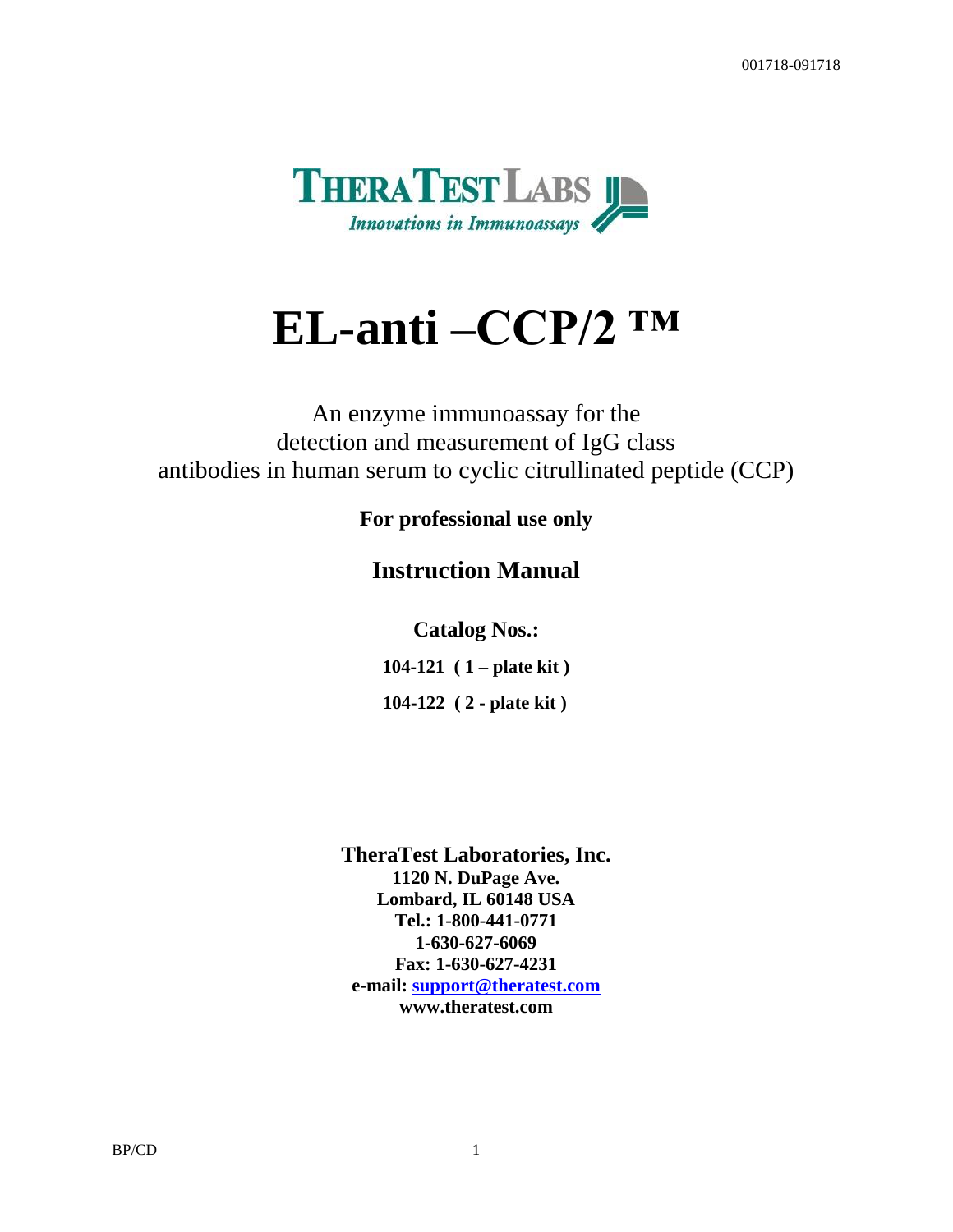## **TABLE OF CONTENTS**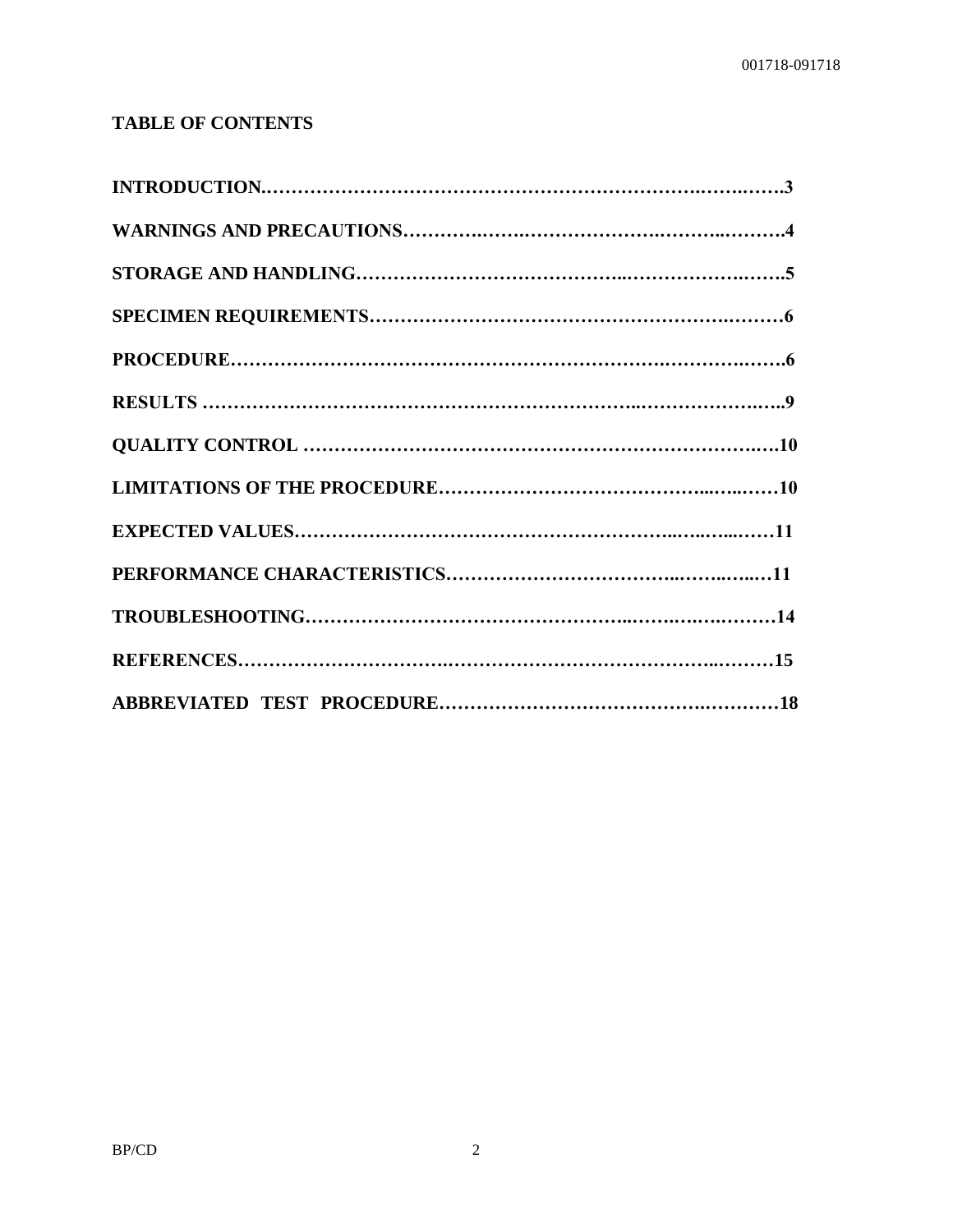#### **INTRODUCTION**

#### **Intended use**

#### *For in vitro diagnostic use*

**TheraTest EL-anti-CCP/2TM** test is intended for use in clinical laboratories as an *in vitro* diagnostic test for the detection and measurement of the IgG class of autoantibodies specific to cyclic citrullinated peptide (CCP) in human serum by enzyme-linked immunosorbent assay (ELISA). It is intended to aid in the diagnosis of Rheumatoid Arthritis (RA) in conjunction with other clinical findings and laboratory tests.

#### **Summary and Explanation**

Rheumatoid arthritis (RA) is a common, systemic autoimmune disease affecting 0.5-1.0% of the population (1,2). It is characterized by chronic inflammation of the synovium, which can lead to erosive changes and deformities of the joint (3). The diagnosis of RA has been made with the aid of the 1987 revised American College of Rheumatology criteria for the classification of RA, which include clinical, radiological and immunological features (4). Until recently, the only serological test specified in the ACR criteria was measurement of IgM rheumatoid factor (RF), which can be present in up to 70% of these patients, but the presence of RF is not definitive for RA classification because RF is also found in patients with other autoimmune disorders and infectious diseases and in a small percentage of the apparently healthy population (5, 6). Antikeratin antibodies (AKA) and antiperinuclear factor (APF) have been studied for many years and were found to be highly specific for RA (7). Both AKA and APF have been detected by indirect immunofluorescence with use of the antigenic substrates rat esophagus or buccal mucosal cells, respectively, as antigenic substrates (8,9). Although discovered independently, both AKA and APF are directed to the same antigen, filaggrin (10, 11). During cell differentiation, profilaggrin, present in the keratohyaline granules of human buccal mucosa cells is proteolytically cleaved into filaggrin subunits. At this stage, the protein is dephosphorylated and some arginine residues are converted to citrulline by the enzyme peptidylargine deiminase (12). Schellekens and colleagues examined the binding characteristics of RA sera using citrullinated peptides as the target antigens. They determined that a cyclic peptide form performed better than a linear peptide form in solid phase assays, and in so doing developed the anti-CCP ELISA (13, 14). It has been reported that most citrullinated proteins/peptides are recognized by autoantibodies in RA sera although with differing sensitivities and specificities (7), suggesting an important role for citrullinated antigens in the pathomechanism of RA. To improve sensitivity, dedicated libraries of citrulline-containing peptides were screened with RA sera to obtain novel citrullinated peptides which were incorporated into a second generation CCP test (CCP2). According to recent meta-analyses, the diagnostic sensitivity of the anti-CCP2 assay is 67-68 % in RA, coupled with 95% diagnostic specificity, making the anti-CCP2 test superior to RF (15-17).

The increasing demand for diagnosing and treating RA as early as possible, led to the development of the 2010 American College of Rheumatology/European League Against Rheumatism (ACR/EULAR) classification criteria for RA (18). The new criteria have included the presence of anti-citrullinated protein antibodies (ACPA) as a serologic criterion for RA, besides RF. Anti-CCP2 is the best known and most frequently determined antibody in the ACPA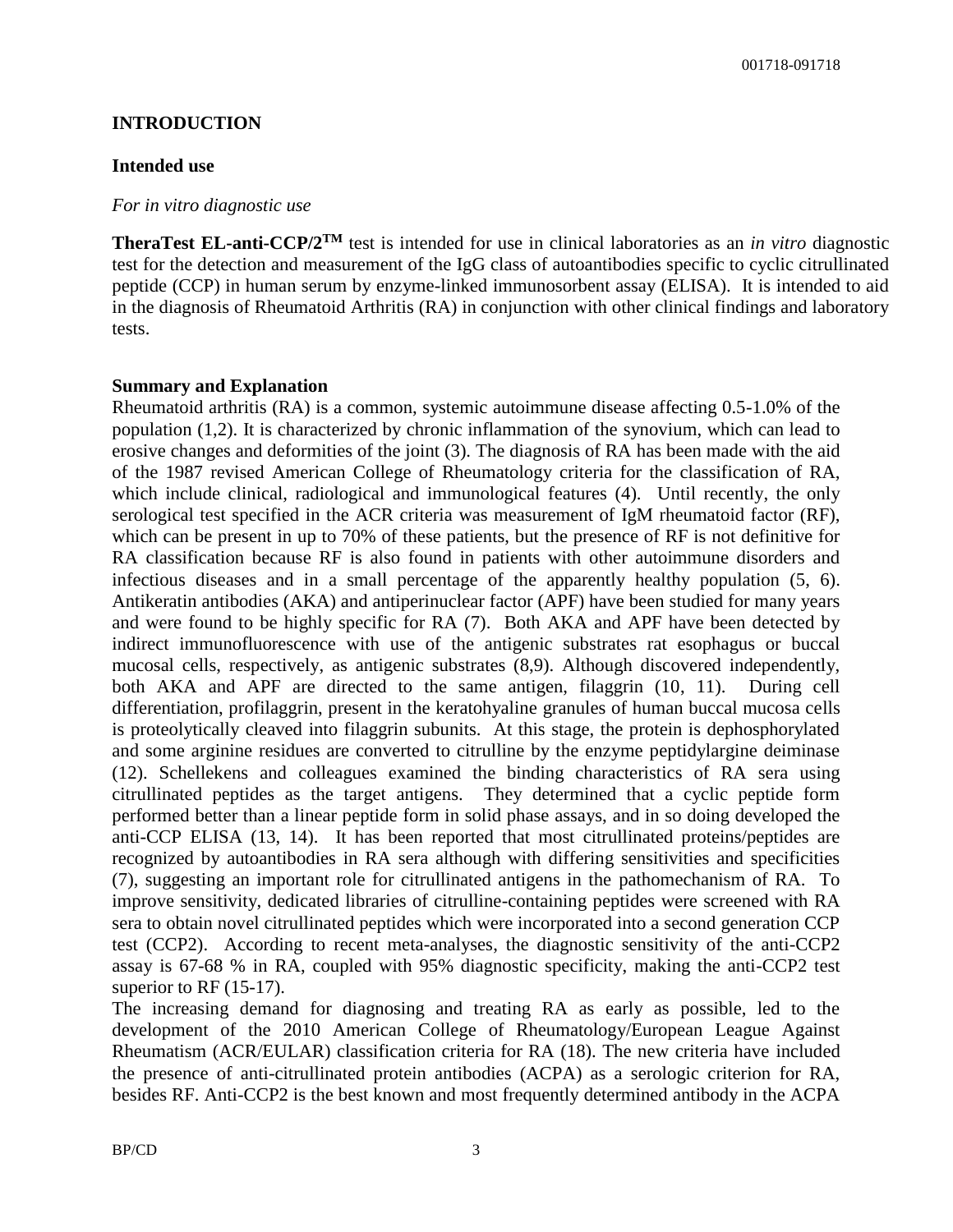family. The new criteria also differentiate between low positive and high positive RF and ACPA, assigning higher score to high positive antibody levels.

#### **Principle of the procedure**

The **TheraTest EL-anti-CCP/2 ™ assay** is a solid phase enzyme immunoassay for the detection and measurement of anti-CCP antibodies. Testing is performed using a Standard Curve (semi-quantitative method) or a one point Calibrator (qualitative method). The wells of 96-well polystyrene plates have been coated with a highly purified synthetic cyclic peptide containing modified arginine residues. The wells are incubated with diluted serum specimens, Calibrator(s) and Controls. During the incubation, the antibodies present in the test sample bind to the solid phase antigen. Then the wells are washed, and prediluted, horseradish-peroxidase labeled antihuman IgG (Fcy specific) is incubated in the wells. Unbound anti-IgG antibody is removed by aspiration and washing. A specific chromogen substrate is added to the wells, and the autoantibody+anti-IgG complex is detected by a resulting color change, which is measured by a spectrophotometric enzyme immunoassay reader. A direct relationship exists between the amount of anti-CCP antibody reactivity in the specimen and the absorbance value detected by the spectrophotometer. Semi-quantitative results, reported as U/ml, are estimated by interpolation from a Standard Curve based on the values of the Calibrators provided. Qualitative results are calculated based on the reference value of the optional one point Calibrator and reported as a ratio by comparison to the normal cut-off value.

#### **WARNINGS AND PRECAUTIONS**

#### *For in vitro diagnostic use only*

#### **Reagents Containing Human Source Material**

Controls and Calibrators contain human serum. Treat as potentially infectious.When tested by FDA-cleared methods for the presence of antibody to HIV (Human Immunodeficiency Virus) and Hepatitis C Virus and for Hepatitis B Surface Antigen (HbsAg), the materials were nonreactive. While these methods are highly accurate, no test method can offer complete assurance that HIV, hepatitis virus or other infectious agents are absent. Therefore these materials and all patient specimens should be handled as though capable of transmitting infectious diseases. Human material should be handled in accordance with good laboratory practices using appropriate precautions as described in the Centers for Disease Control and Prevention Manual, "Biosafety in Microbiological and Biomedical Laboratories", 5<sup>th</sup> edition, December 2009. Web site:<http://www.cdc.gov/biosafety/publications/bmbl5/>

#### **Stop Reagent (2 mol/L Phosphoric Acid)**

**Corrosive!** May cause severe burns upon contact with skin. Do not get in eyes, on skin, or on clothing. Do not ingest or inhale fumes. On contact, flush with copious amount of water for at least 15 minutes.

#### **Hazardous Substance Risk & Safety Phrases**:

R34 - Causes burns.

S26 - In case of contact with eyes, rinse immediately with plenty of water and seek medical advice.

S36/37/39 - Wear suitable protective clothing, gloves and eye/face protection

S45 - In case of accident or if you feel unwell, seek medical advice immediately (show label where possible).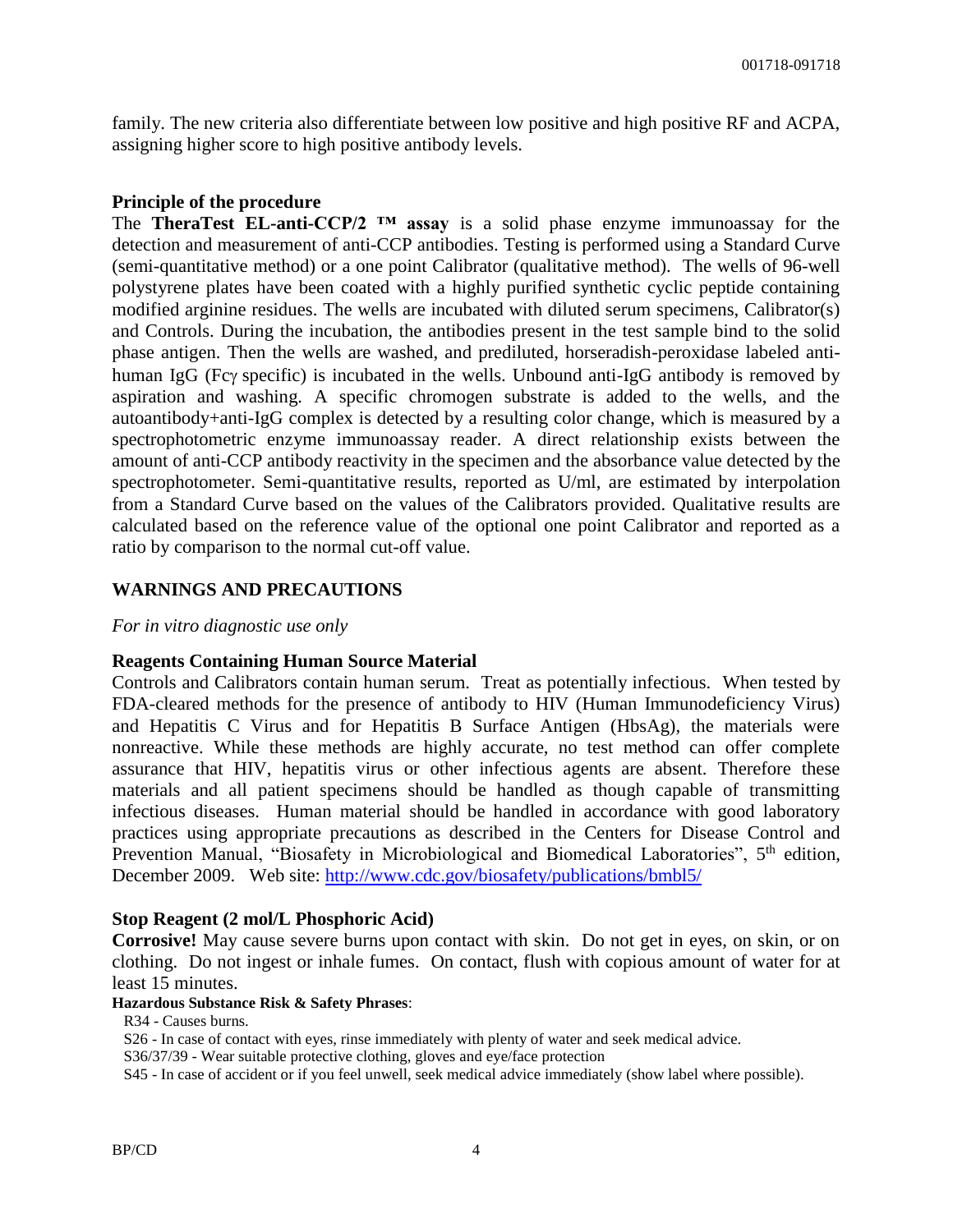#### **Chromogen**

**Irritant!** This product contains  $3,3,5,5$ '-tetramethylbenzidine (TMB) ( $\leq 0.05\%$ ), a chromogenic indicator of horseradish peroxidase activity. It has shown neither mutagenic nor carcinogenic effects in laboratory experiments (19).

#### **Hazardous Substance Risk & Safety Phrases:**

R36/37/38 – Irritating to eyes, respiratory system, and skin. Avoid inhalation and direct contact.

- S24/25 Avoid contact with skin or eyes.
- S26 In case of contact with eyes, rinse immediately with plenty of water and seek medical advice.
- S36 Wear suitable protective clothing.
- S51 Use only in well-ventilated areas.

#### **Reagents Containing Sodium Azide**

Calibrators and Controls contain sodium azide which can react with lead and copper plumbing to form highly explosive metal azides. On disposal, drain with large quantities of water to prevent azide build-up.

#### **Hazardous Substance Risk & Safety Phrases:**

R22 - Harmful if swallowed.

R36/37/38 - Irritating to eyes, respiratory system, and skin. Avoid inhalation and direct contact.

S26 - In case of contact with eyes, rinse immediately with plenty of water and seek medical advice.

S28 - After contact with skin, wash immediately with plenty of water.

S36/37/39 - Wear suitable protective clothing, gloves and eye/face protection

S46 - If swallowed, seek medical advice immediately and show this container label.

#### **General Precautions and Information**

- 1. Handle patient sera and kit reagents with appropriate precautions.
- 2. Do not pipette by mouth.
- 3. Do not eat, drink, or smoke in designated work areas.
- 4. Work in a well ventilated area when using kit reagents.
- 5. The Stop Reagent can irritate eyes and mucous membranes.
- 6. Wash hands thoroughly after using specimens and kit reagents.
- 7. Do not use test components beyond the expiration date.
- 8. Avoid microbial contamination of the reagents. If solutions become turbid, they should not be used.
- 9. Avoid exposing reagents to excessive heat or light during storage.
- 10. Do not allow the Chromogen to come in contact with metal or oxidizing agents.
- 11. Use disposable glassware and plasticware or wash all material thoroughly according to standard laboratory practice.
- 12. Calibrators, Controls and IgG enzyme conjugate are lot specific and therefore are not interchangeable among kits of different lot numbers.
- 13. Dispose of containers and unused kit reagents in accordance with federal, state and local regulatory requirements

#### **STORAGE AND HANDLING**

- 1. Store all reagents at  $2^{\circ} 8^{\circ}C$  when received. Avoid freezing reagents.
- 2. All reagents must be brought to room temperature  $(18^{\circ} 25^{\circ}C)$  for 30 minutes prior to use.
- 3. Avoid direct sunlight.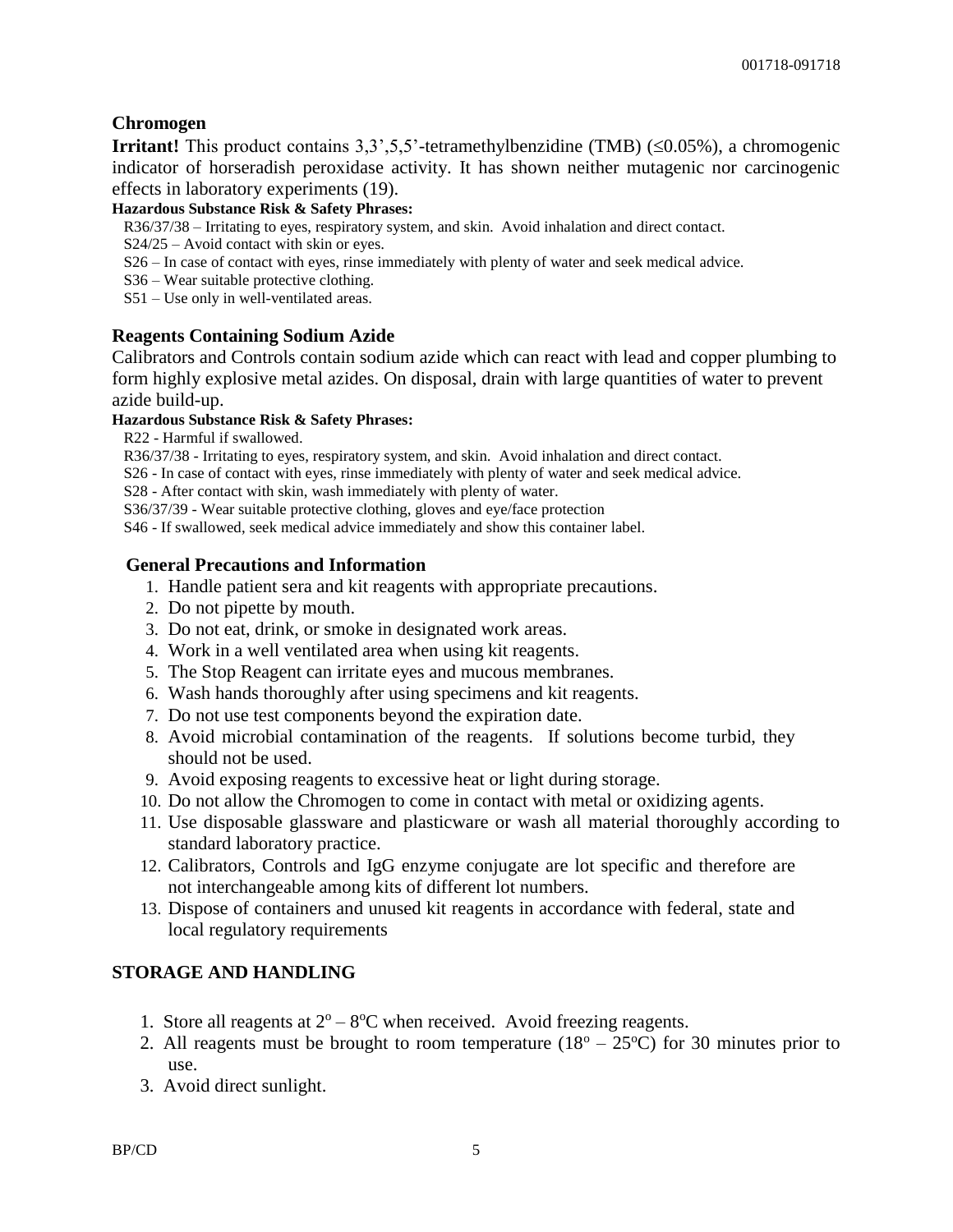4. **Important**: When stored at  $2^{\circ}$  –  $8^{\circ}$  C, the 10X Wash Buffer may form crystals. The crystals must be dissolved prior to dilution of the 10X concentrate when only a portion of the concentrate is being diluted. If all of the bottled contents are transferred at once to a 1-L graduated cylinder, be sure to rinse the bottle multiple times with water to dissolve and transfer any crystallized salts. When stored at  $2 - 8$  °C, the 10X Wash Buffer is stable until kit expiration, the 1X Wash Buffer is stable for 8 weeks.

#### **SPECIMEN REQUIREMENTS**

#### **Collection and Storage of Serum**

A whole blood specimen should be obtained using accepted medical techniques to avoid hemolysis. The blood should be clotted and the serum separated by centrifugation within 24 h of collection. Grossly hemolyzed, lipemic or icteric serum is not acceptable, since it may affect the results of the test. Serum may be stored at  $2^{\circ}$  - 8  $^{\circ}$ C for up to 14 days prior to testing. If testing cannot be completed within 14 days of collection, the separated serum must be stored at  $-20^{\circ}$ C. Do not use serum that has been thawed more than once or which has been heat inactivated. The performance of plasma samples has not been evaluated; therefore plasma should not be used in the test.

#### **PROCEDURE**

Before starting the assay, read the product insert carefully. Instructions should be followed exactly as they appear in this kit insert to ensure valid results.

#### **Materials Provided**

- 1. **CCP coated wells in 96-well plate format, 2 Plates:** For single use only**!** All wells are coated with cyclic citrullinated peptide. Ready for use. The unused wells and the frame may be stored and used at a later date. They are returned to their desiccant-containing metallized pouch, placed in the resealable pouch which is then sealed carefully and stored dry at 2º - 8°C until the expiration date.
- 2. **10X Wash Buffer, 100 mL:** 10X concentrated buffer with preservative.
- 3. **CCP Specimen Diluent**: Buffer with bovine protein, preservative and yellow dye. Ready for use.
- 4. **Set of five CCP Calibrators: Calibrator 1 – Calibrator 5, 1.5 mL each:** Calibrators contain human serum with various concentrations of IgG antibodies to CCP and preservative in stabilizing buffer. See attached Data Sheet for performance characteristics.
- 5. **CCP Positive Control, 0.35 mL:** Human serum containing IgG antibodies to CCP and preservative in stabilizing buffer. See attached Data Sheet for performance characteristics.
- 6. **CCP Negative Control, 0.35 mL:** Human serum without IgG antibodies to CCP and preservative in stabilizing buffer. See attached Data Sheet for performance characteristics.
- 7. **CCP Anti-IgG Enzyme Conjugate, 27 mL:** Goat anti-human IgG (Fcy specific) conjugated with horseradish peroxidase, with preservative in stabilizing buffer and green dye.
- 8. **Chromogen, 27 mL:** 3, 3'5,5' tetramethybenzidine (TMB) in buffer with hydrogen peroxide.
- 9. **Stop Reagent, 27 mL:** 2 mol/L phosphoric acid.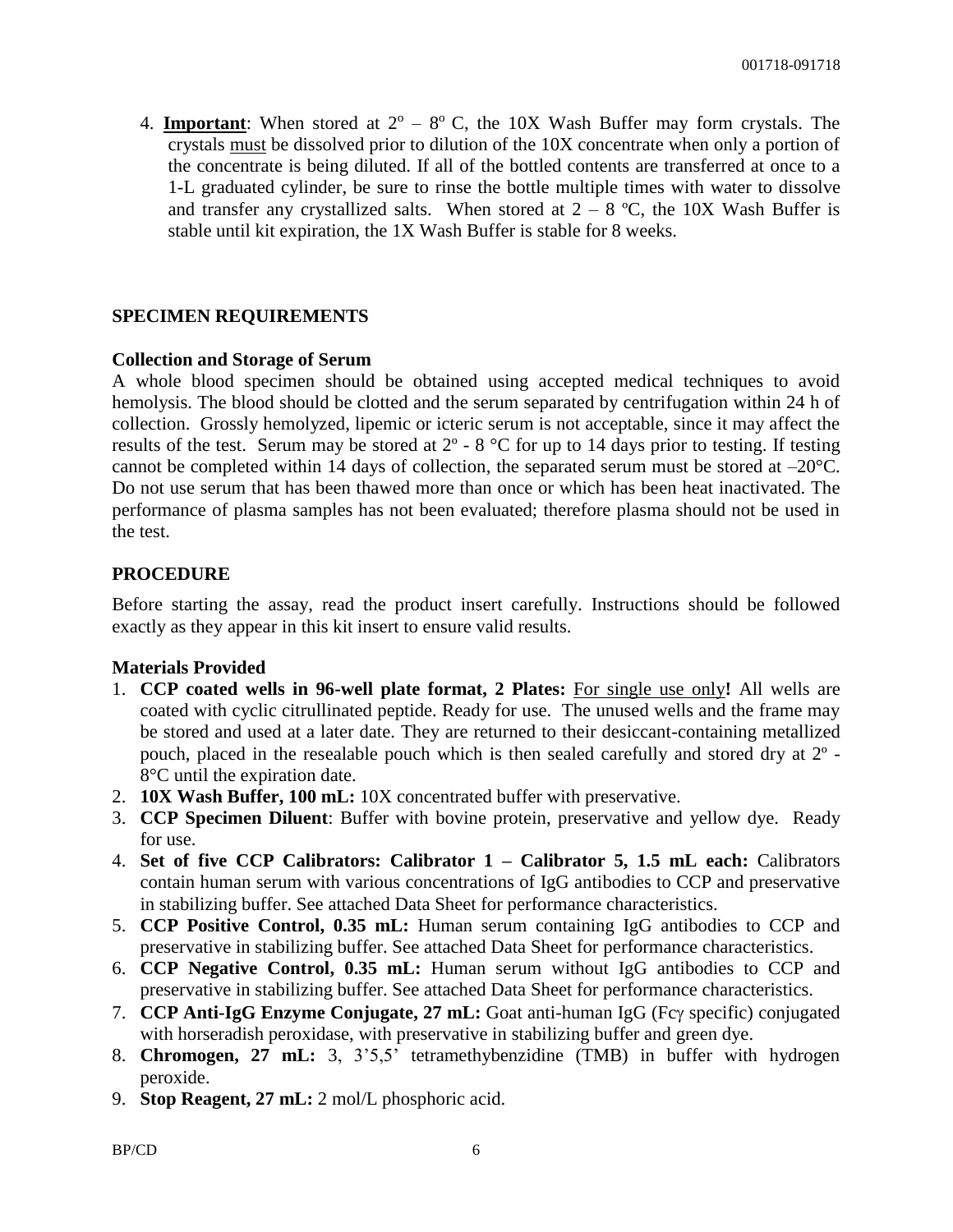#### 10. **Resealable pouch**.

#### **Materials required but not provided**

- 1. Calibrated precision micropipettes with disposable plastic tips that deliver 10 $\mu$ L, 100 µL and 1 mL.
- 2. Calibrated adjustable multichannel pipettes (8- or 12-channel).
- 3. Disposable Pipette tips.
- 4. Microtubes, polypropylene (dilution tubes or cluster tubes) with a rack of 96-well format.
- 5. Timer.
- 6. Pipettes (1 mL, 5 mL, and 10 mL).
- 7. Pipette reagent reservoirs (to accommodate multichannel pipettes).
- 8. Deionized or distilled water.
- 9. Single (450 nm) or dual (450 nm test, 620-690 nm reference) wavelength spectrophotometer (ELISA plate reader) for 96-well microtiter plates.
- 10. Clean wash bottle and automated plate washer (optional).

#### **Reagent preparation:**

#### **1. Coated Wells**

Testing is performed using the Standard Curve (semi-quantitative method) or the one point Calibrator (qualitative method); suggested plate arrangements of wells are shown on the attached Data Sheet. The entire plate or strip (or strips) may be employed, or individual wells may be used as desired.

#### **2. Wash Solution**

The 10X Wash Buffer must be diluted 1:10 with deionized or distilled water prior to use. Prepare 1X Wash Buffer by pouring the contents of the 10X Wash Buffer into a clean one liter volumetric container. Rinse the bottle with deionized or distilled water to remove residual buffer and redissolve any existing crystals. Add the rinse to the one liter container. Add deionized or distilled water until a total volume of 1.0 L is reached; mix thoroughly. Diluted Wash Buffer is stable for 8 weeks at 2º - 8 °C.

#### **3. Specimens, Positive Control**, **Negative Control**

Specimens and Controls must be diluted 1:101 in the provided CCP Specimen Diluent prior to being tested. Use high accuracy pipettes. For example, pipette  $10 \mu L$  of serum into 1 mL of CCP Specimen Diluent. Discard any unused diluted Specimens and Controls after the test procedure is completed.

#### **4. Calibrators**

Calibrators are provided pre-diluted. They are ready to use. Testing is performed using all 5 Calibrators for the semi-quantitative test, or only Calibrator 5 for the qualitative test; suggested plate arrangements of wells are shown on the attached Data Sheet.

#### **Assay Procedure**

1. Allow all reagents and patient sera to equilibrate to room temperature prior to use (18º-25°C). Plates should equilibrate to room temperature in their sealed metallized pouch to prevent condensation.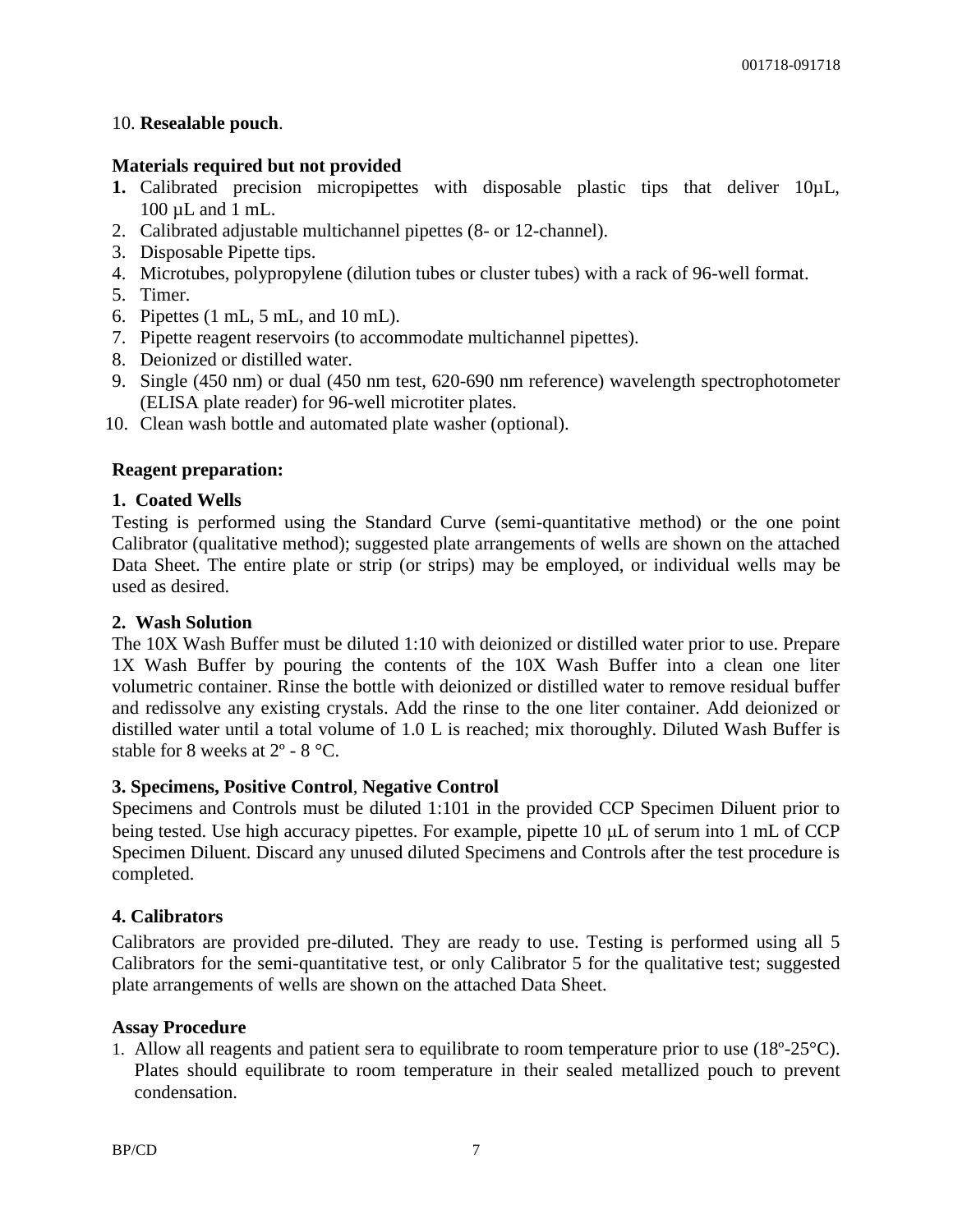- 2. Mark the position of the samples (i.e., Calibrator(s), Positive Control, Negative Control, and Specimens) on a worksheet, and arrange dilution tubes accordingly in a rack. A suggested plate arrangement is shown on attached Data Sheet. In the semi-quantitative method all five Calibrators are run. In the qualitative method only Calibrator 5 is run.
- 3. Determine the number of wells needed. The remaining unused wells should be returned to their desiccant-containing metallized pouch, placed in the resealable pouch which is then sealed carefully and stored dry at 2º - 8°C for later use.
- 4. Dispense 1 mL of CCP Specimen Diluent into each dilution tube.
- 5. Dilute all serum Specimens and Controls 1:101 (e.g. add 10  $\mu$ L of serum to 1 mL CCP Specimen Diluent) and mix well. Do not dilute Calibrators.
- 6. Pipette 100  $\mu$ L of the Calibrator(s), diluted samples and Controls into the appropriate wells. For best results pipette all materials within 5 minutes from the start of the assay. This step is facilitated by the use of multichannel pipettes.
- 7. Incubate the plate for 30 35 minutes at room temperature (18 $\degree$  25  $\degree$ C).
- 8. Aspirate or decant the contents of the wells and wash the plate 3 times with 300  $\mu$ L of 1X Wash Buffer. An automated plate washer may be used for this step. Remove all residual liquid from the wells by inverting and blotting the plate on absorbent paper.
- 9. Immediately pipette  $100 \mu L$  of CCP Anti-IgG Enzyme Conjugate into the wells.
- 10. Incubate plate(s) for 30 35 minutes at room temperature (18 $^{\circ}$  25 $^{\circ}$ C).
- 11. Aspirate or decant Enzyme Conjugate from all wells and wash the plate as in Step 8 above.
- 12. Immediately dispense 100  $\mu$ L of Chromogen into each well. Incubate the plate(s) for 15( $\pm$ 1) min. at room temperature  $(18^{\circ} - 25^{\circ}C)$ .
- 13. Pipette 100 µL of Stop Reagent into each well and mix by gently tapping the side of the plate. The blue color changes to yellow.
- 14. Determine the absorbance of each well at 450 nm using a single or dual wavelength spectrophotometer (ELISA plate reader). Absorbance values should be read within 30 minutes of completing the assay. For a dual wavelength spectrophotometer, set test wavelength at 450 nm with the reference between 620 and 690 nm.

#### **Procedural Notes**

#### **1. Storage**

Place unused strips in the open metallized pouch (with desiccant) for light protection and place this assembly into the provided resealable pouch and store at 2-8 °C.

#### **2. Pipetting**

To avoid cross-contamination and sample carryover, pipette the Calibrator(s), Positive Control, Negative Control, and Specimens using separate pipette tips. A multi-channel pipette may be used to pipette the Enzyme Conjugate, Wash Solution, Chromogen and Stop Reagent.

#### **3. Washing**

Each column of wells may be washed using a multi-channel pipette. The wells may be aspirated using an appropriate vacuum apparatus, fitted with a Pasteur pipette, or their contents may be dumped into a disposal container. Alternatively, commercial semi-automated washing systems may be used. When using either washing technique, the plate should be inverted and blotted against absorbent paper after the last wash. Use reagent grade water only (CAP type 1 or USP grade) for preparing the 1X Wash Buffer.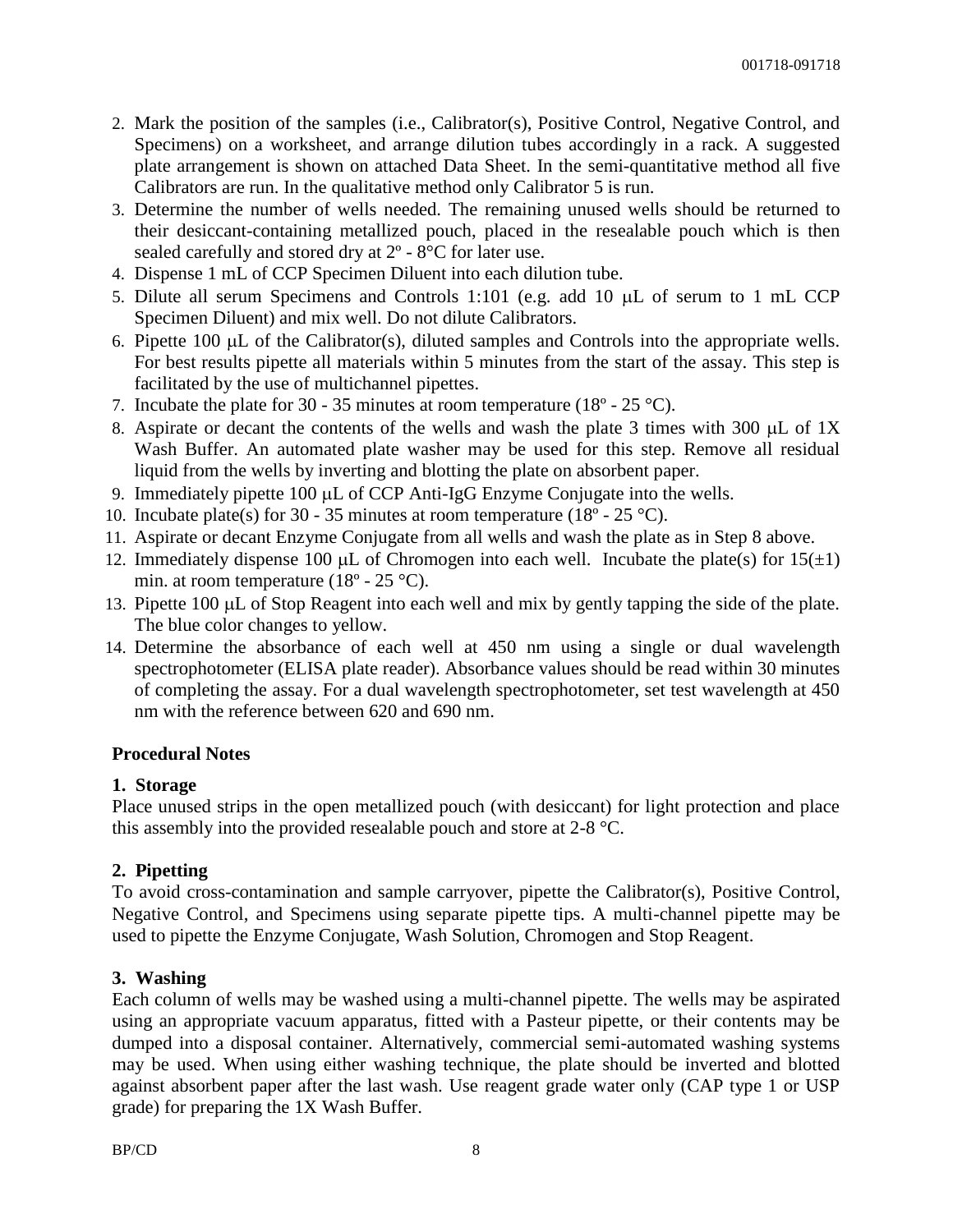#### **4. Measurement of Absorbance Values**

Absorbance values should be measured within 30 minutes after completion of assay.

When using the semi-quantitative method, specimens with absorbance values that exceed that of Calibrator 5 are outside the range of the assay, and should be reported as  $\geq$ ... U/mL. If exact determination is desired, the specimen should be pre-diluted (example: 1:10) with the provided CCP Specimen Diluent, and should be retested. The retest result should be multiplied by the dilution factor (for example, if the specimen was prediluted 1:10, the units obtained should be multiplied by 10).

#### **RESULTS**

#### **Calculation of Results**

Most ELISA readers are computer compatible and data may be calculated with the help of computer programs. Check periodically that the program chosen yields the same results as obtained by manual calculations.

The autoantibody unit value is unique for each Calibrator. The autoantibody units for the Calibrators are reported on the lot specific Data Sheet accompanying the kit.

#### **1. Semi-quantitative method with Standard Curve:**

Plot the absorbance values of Calibrator 1 to Calibrator 5 against their respective concentrations. Plot the concentrations in U/mL on the X axis and the absorbance values on the Y axis, and draw the best fit curve. Determine the concentrations of the patient samples from the curve against their corresponding absorbance values. Alternatively, use a curve fitting computer software; a 4 parameter logistic curve fit is recommended.

#### **2. Qualitative method with one point Calibrator:**

Antibody activity is calculated as follows:

Conversion Factor  $=$ Reference value of Calibrator 5 Absorbance (OD) value of Calibrator 5 Specimen Result = Conversion Factor x Absorbance value of Specimen 5

With the one point Calibrator method, reactivity is related to the quantity of antibody present in a non-linear fashion. Increases and decreases in patient antibody concentrations are reflected in a corresponding rise or fall in reactivity, but the change is not proportional.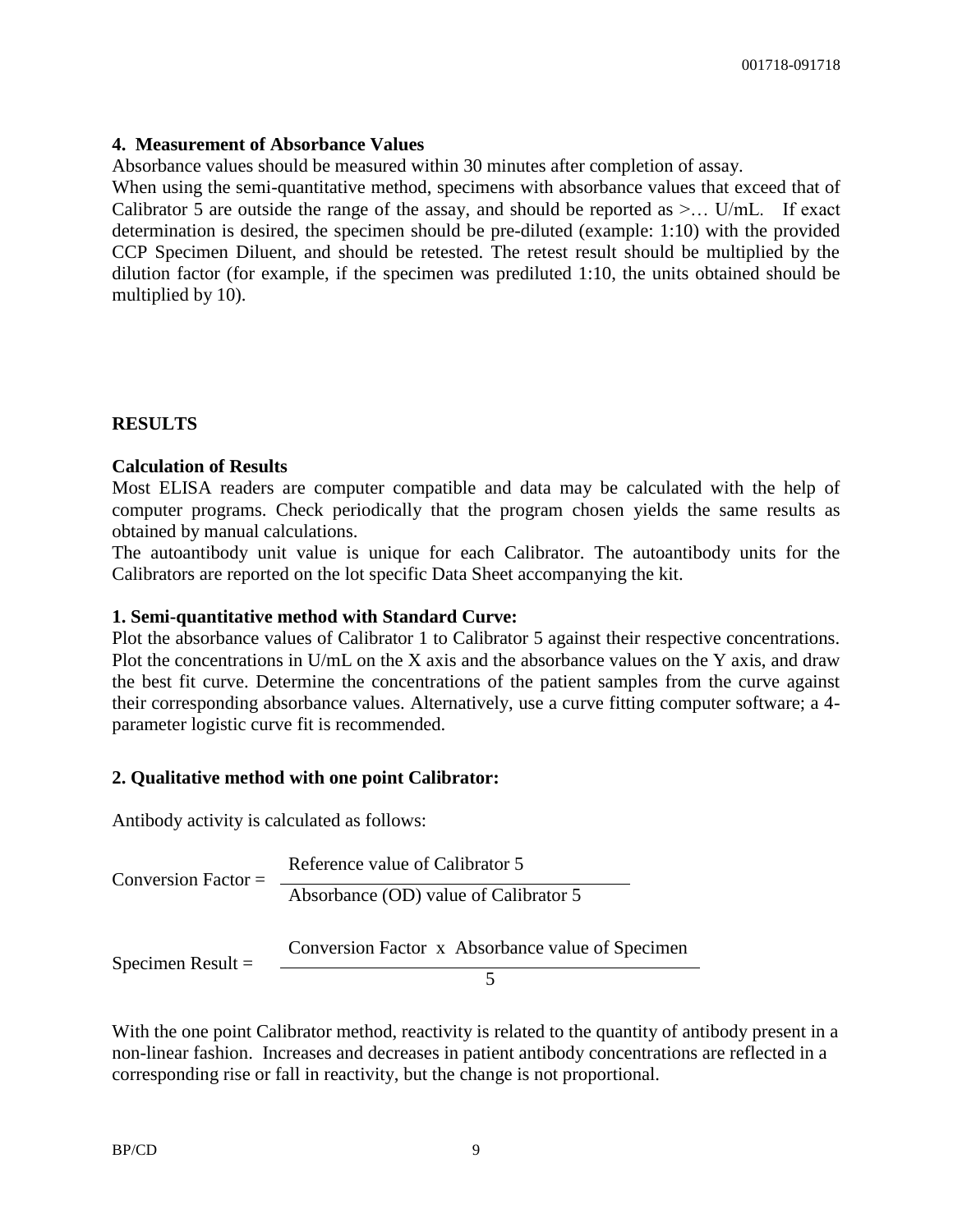#### **Interpretation of Results**

| <b>Semi-quantitative Method</b>   | <b>Qualitative Method</b>    |
|-----------------------------------|------------------------------|
| Negative: $<$ 5.0 U/mL            | Negative: $< 1.0$            |
| Equivocal range: $5.1 - 6.9$ U/mL | Equivocal range: $1.1 - 1.3$ |
| Positive: $\geq$ 7.0 U/mL         | Positive: $> 1.4$            |

The above ranges are suggested values only. The reference range should be validated by each laboratory to reflect the characteristics of the population they serve. When the results are equivocal it is recommended to report them as equivocal, and repeat the test with a sample from another bleeding.

#### **QUALITY CONTROL**

1. Ensure that adequate maintenance and calibration of the plate-reader is performed according to the manufacturer's instructions, and that the correct wavelength is employed.

2. Positive and Negative Controls

Positive and Negative Controls should be run in each assay. The Controls should be tested as unknowns. The Positive and Negative Control values should fall within the ranges provided on the enclosed Data Sheet. If the values are not in agreement with those on the Data Sheet, the assay is not valid and the results should not be reported.

3. If repeating the assay, prepare a fresh dilution of each Control and sample.

#### **LIMITATIONS OF THE PROCEDURE**

- 1. The Positive Control and the Calibrator(s) for a specific antibody may contain other antibodies, i.e. they may not be monospecific.
- 2. The **TheraTest EL-anti-CCP/2™** assay should not be performed on grossly hemolyzed, lipemic, icteric or microbially contaminated samples. This method has been tested using serum samples only. The performance using other types of specimens has not been determined.
- 3. Diagnosis should not be made solely on the basis of a positive test result. The results must be interpreted in conjunction with all clinical information and laboratory data available to the physician (i.e. history, physical exam, and other diagnostic procedures).
- 4. This assay has not been evaluated on the pediatric population.
- 5. The value of anti-CCP in juvenile arthritis has not been determined.
- 6. The clinical effectiveness of monitoring CCP autoantibody levels as an indication of progression/remission of Rheumatoid Arthritis has not been defined.
- 7. Equivocal results should be repeated with a sample from another bleeding.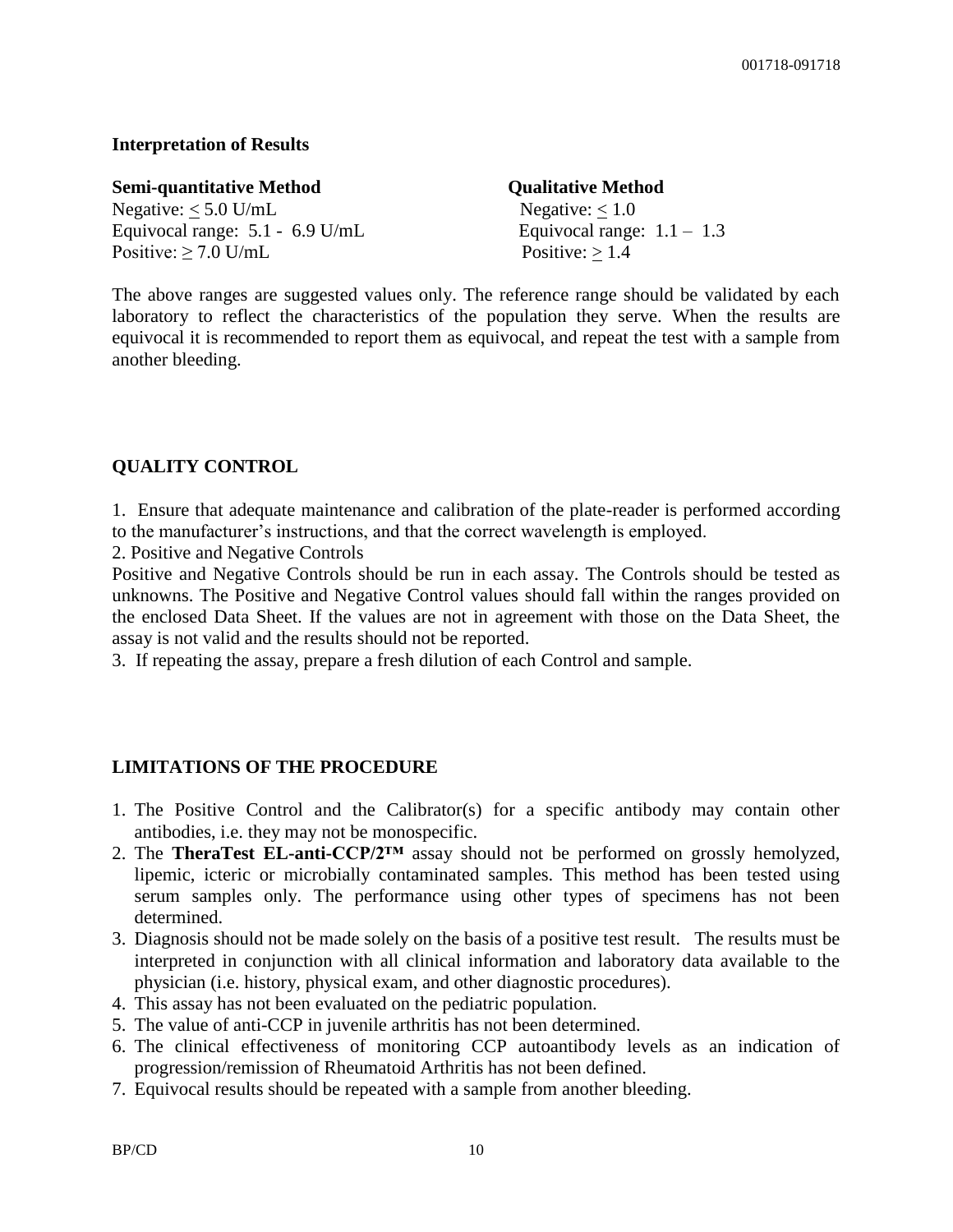#### **EXPECTED VALUES**

100 serum samples from asymptomatic apparently healthy blood bank donors with an age range of 16-70 years, comprising approximately equal numbers of males  $(n=49)$  and females  $(n=51)$ , were tested with the TheraTest EL-anti- $CCP/2^{TM}$  test.

Results should be considered normal and abnormal (positive) as follows:

| <b>Test</b>       | Percentile | Normal     | Equivocal        | Abnormal   |
|-------------------|------------|------------|------------------|------------|
| Semi-quantitative | 99-100     | $5.0$ U/ml | $5.1 - 6.9$ U/ml | $7.0$ U/ml |
| Qualitative       | 99-100     | 1.V        |                  |            |

#### **PERFORMANCE CHARACTERISTICS**

#### **Comparative studies**

The **TheraTest EL-anti-CCP/2TM** assay was compared to another commercially available ELISA anti-CCP test for a total of 319 specimens: 100 Blood Bank Donors, 119 patients with rheumatoid arthritis (RA) and 100 patient samples sent by a rheumatologist to a reference lab for anti-CCP testing.

- The 100 Blood Bank Donors were represented by 50 females and 50 males with a median age of 45 and a range from 16 to 81. The race distribution was 15% Hispanic, 12% African American, 4% Asian and 69% others.
- The 119 patients with RA, (meet ACR criteria), were represented by 100 females and 19 males with a median age of 52 and a range from 15 to 87
- The 100 patient samples sent by a rheumatologist to a reference lab for anti-CCP testing were represented by at least 60 females and 30 males with a median age of 59 and a range from 18 to 95.

Samples below the limit of detection and above the upper limit of claimed linearity were excluded from method comparison analysis leaving 177 samples for comparison. The results are presented in the Table 1 below:

| Table 1. TheraTest EL-anti-CCP/2 $TM$ versus another anti-CCP ELISA test (n=177) |  |
|----------------------------------------------------------------------------------|--|
|----------------------------------------------------------------------------------|--|

|                 |                  | Another ELISA anti-CCP assay |                 |              |
|-----------------|------------------|------------------------------|-----------------|--------------|
|                 |                  | <b>Positive</b>              | <b>Negative</b> | <b>Total</b> |
| EL-anti-CCP/2TM | <b>Positive</b>  | 46                           |                 | 49           |
|                 | <b>Equivocal</b> |                              |                 |              |
|                 | <b>Negative</b>  |                              | 125             | 125          |
|                 | Total            | 48                           | 129             |              |

Equivocal results are treated as positive:

Percent Positive Agreement: (48/48)100 = 100% (95% CI: 93 - 100) Percent Negative Agreement: (125/129)100 = 97% (95% CI: 92 - 99) Percent Total Agreement: (173/177)100 = 98% (95% CI: 94 -99)

Equivocal results are treated as negative:

Percent Positive Agreement: (46/48)100 = 96% (95% CI: 86 - 99) Percent Negative Agreement: (126/129)100 = 98% (95% CI: 93 - 100)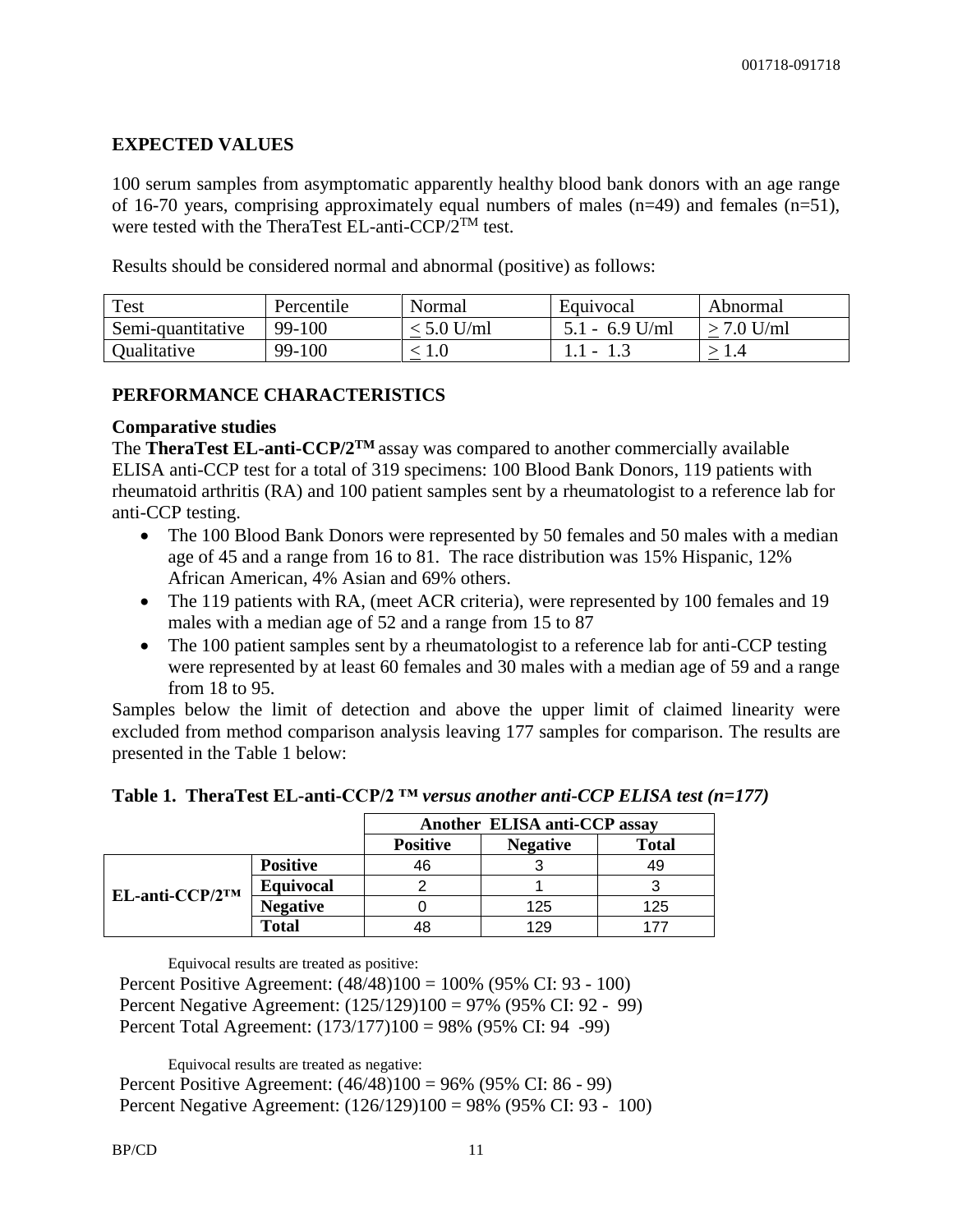Percent Total Agreement: (172/177)100 = 97% (95% CI: 94 - 99)

#### **Interference**

Potential interference from disease specimens with 58-256 IU/ml of RF or 630 IU/ml of dsDNA (but negative for CCP) was evaluated. Normal specimens and specimens containing anti-CCP antibodies were spiked with sera containing anti-dsDNA antibodies (630 IU/mL) and anti-RF-IgM antibodies (58 IU/mL, 163 IU/ml and 256 IU/ml). For spiked normal specimens, the change in unit value from normal alone was  $0$  to  $+1$  unit, and all results remained in the normal range. For spiked CCP positive specimens, the change in unit value from CCP positive alone was 0 to  $+$ 10%, and all results remained in the abnormal range.

#### **Precision**

The between-run/total precision and within-run precision/repeatability was measured by testing 8 specimens in triplicates in 20 separate assays, 1 to 2 assays per day. The precision for quantitative results is presented in the following Table 2.

|            | Mean $(U/ml)$ | Within-run        | Between-run |
|------------|---------------|-------------------|-------------|
|            |               | Repeatability CV% | Total CV%   |
| Specimen 1 | 3.2           | 6.3               | 9.0         |
| Specimen 2 | 4.1           | 4.2               | 6.2         |
| Specimen 3 | 7.6           | 4.5               | 6.5         |
| Specimen 4 | 15.5          | 3.6               | 5.5         |
| Specimen 5 | 21.3          | 4.1               | 5.7         |
| Specimen 6 | 35.4          | 4.8               | 8.4         |
| Specimen 7 | 56.4          | 4.3               | 6.6         |
| Specimen 8 | 100.6         | 4.1               | 8.9         |

**Table 2. EL-anti-CCP/2TM Semi-quantitative method:**

Results on the same specimens according to the qualitative calculation are presented in the following Table 3.

|            | Quantitative<br>Result | Target<br>Qualitative |    | <b>Obtained Qualitative Result (number)</b><br>$(total n=60)$ |    |
|------------|------------------------|-----------------------|----|---------------------------------------------------------------|----|
|            | (U/ml)                 | Result                |    | equivocal                                                     |    |
| Specimen 1 | 3.2                    |                       |    |                                                               | 60 |
| Specimen 2 | 4.1                    |                       |    |                                                               | 60 |
| Specimen 3 | 7.6                    |                       | 19 | 41                                                            |    |
| Specimen 4 | 15.5                   |                       | 60 |                                                               |    |
| Specimen 5 | 21.3                   |                       | 60 |                                                               |    |
| Specimen 6 | 35.4                   |                       | 60 |                                                               |    |
| Specimen 7 | 56.4                   |                       | 60 |                                                               |    |
| Specimen 8 | 100.6                  |                       | 60 |                                                               |    |

**Table 3. EL-anti-CCP/2TM Qualitative method:**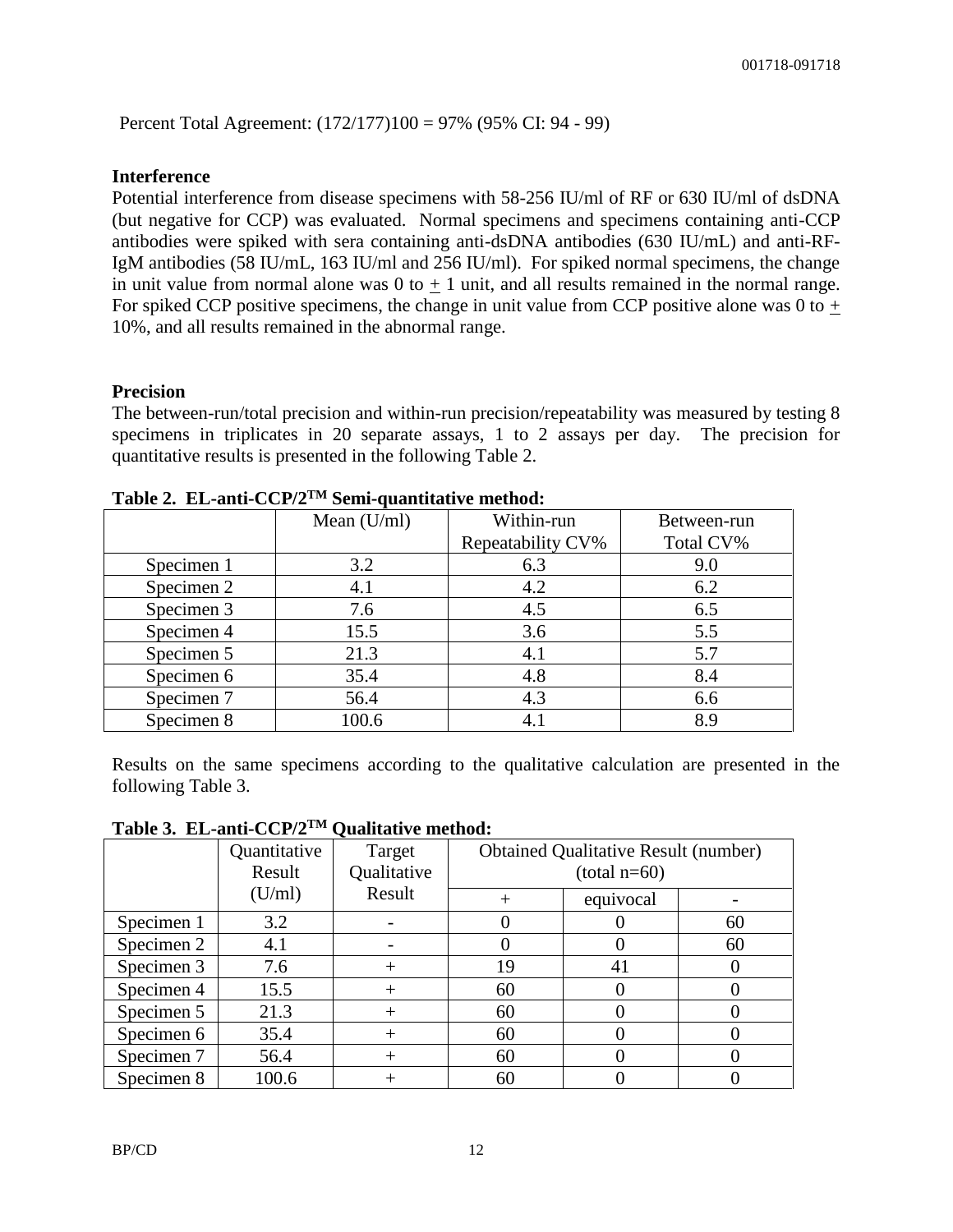#### **Lower limit of detection**

A series of sixty results on a blank sample collected from seventeen assays on nine different days and a series of sixty results on five very low-level samples collected from 16 different assays on eight different days were prepared. The limit of blank (LoB) was estimated as the 95<sup>th</sup> percentile of the ordered distribution. This point and the standard deviation of the low sample measurements were used to find the concentration where measurements are very likely to exceed the highest value of the blanks.  $LoB = 0.0465$  Units/ml

 $LoD = 0.135$  Units/ml

#### **Linearity**

The highest calibrator, Calibrator 5 and two other specimens positive for anti-CCP (at two levels) were each diluted with Zero Calibrator in five dilutions, from 1:1 to 1:20 and tested in duplicate in the EL-anti-CCP/ $2^{TM}$  assay using the Semi-quantitative Method. Results from these three specimens were pooled together and graphed, (Expected vs Measured Units/ml) and regression analysis using data points above the LoD was performed. For the area examined, 2.6 - 123.2 Units/ml,  $y = 1.001x +$ 1.499,  $R^2 = 0.988$ .

An additional three specimens positive for anti-CCP (at three levels) were each diluted with Zero Calibrator in ten dilutions, from 1:1 to 1:10 and tested in duplicate in the EL-anti- $CCP/2^{TM}$  assay using the Semi-quantitative Method. Results from these three specimens were pooled together and graphed, (Expected vs Measured Units/ml) and regression analysis using data points above the LoD was performed. For the area examined, 3.7 - 109.5 Units/mL,  $y = 1.021x + 2.014$ ,  $R^2 = 0.985$ .

#### **High concentration hook effect**

High dose hook effect is a phenomenon whereby extremely high level specimens produce false negative or low values. High positive specimens with absorbance values beyond the calibration range were diluted and retested. The original concentration of the specimens was calculated by multiplying the unit value of the diluted specimens with the dilution factor. No low absorbance values were observed when the specimens were tested undiluted. For the **TheraTest EL-anti-CCP/2 ™** assay no hook effect was observed when samples containing up to approximately 1,700 U/mL were assayed.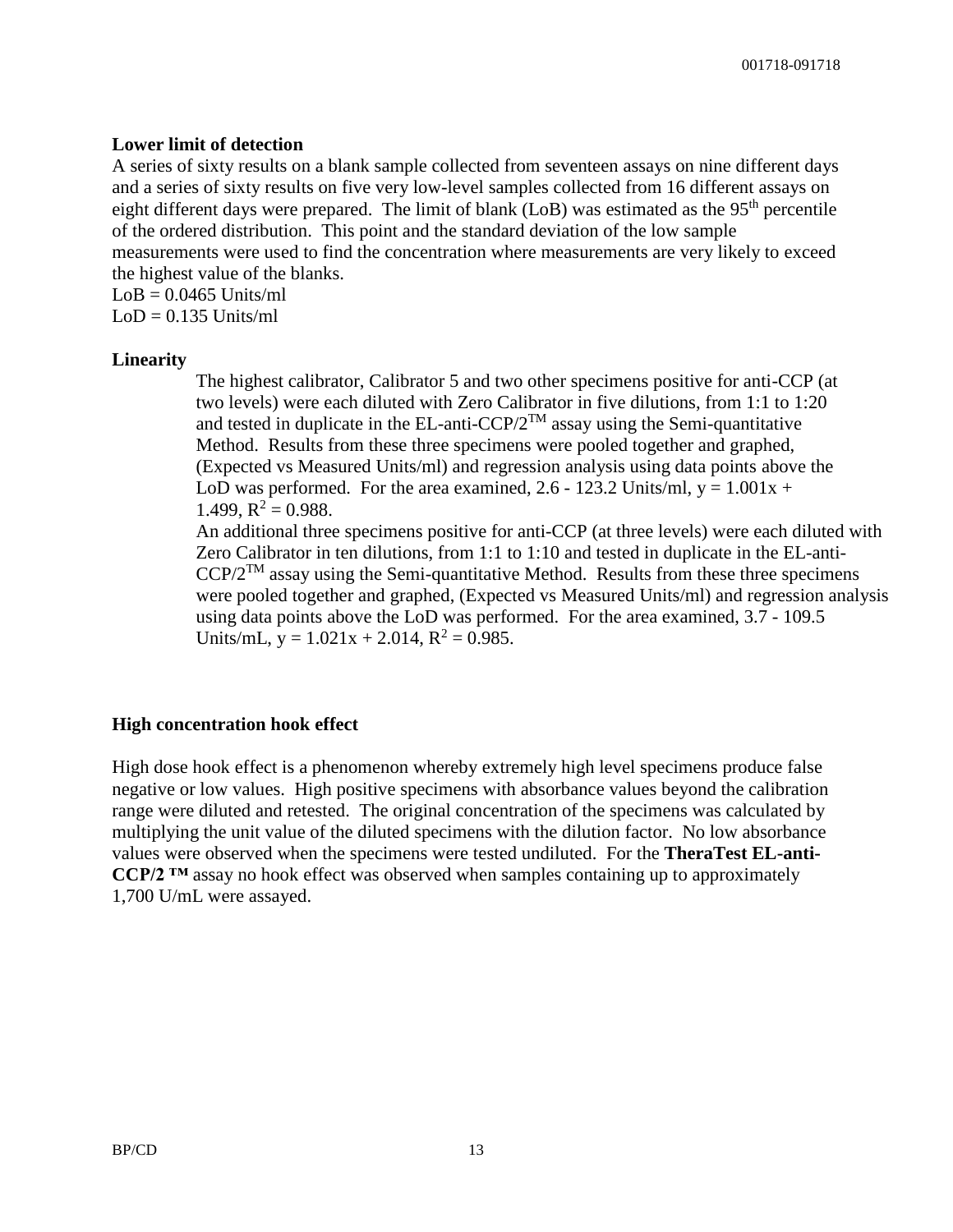## **TROUBLESHOOTING**

| Problem                         | <b>Possible Causes</b>                                                | <b>Solution</b>                                                                                   |
|---------------------------------|-----------------------------------------------------------------------|---------------------------------------------------------------------------------------------------|
| Control values<br>out of range. | 1. Incorrect temperature, timing or<br>pipetting; reagents not mixed. | 1. Check that temperature was correct. Check<br>that time was correct. See "Poor Precision"       |
|                                 |                                                                       | (below) No. 2-4. Repeat test.                                                                     |
|                                 | 2. Cross-contamination of controls.                                   | 2. Pipette carefully.                                                                             |
|                                 | 3. Improper dilution.                                                 | 3. Repeat test.                                                                                   |
|                                 | 4. Optical pathway not clean.                                         | 4. Check for moisture or dirt. Wipe bottom and<br>reread.                                         |
|                                 | 5. Wavelength of filter incorrect.                                    | 5. Change filter to $450 \pm 5$ nm.                                                               |
| All test results                | 1. One or more reagents not added,                                    | 1. Recheck procedure. Check for unused                                                            |
| negative.                       | or added in wrong sequence.                                           | solutions. Repeat test.                                                                           |
|                                 | 2. Improper dilution of wash buffer.                                  | 2. Repeat test.                                                                                   |
|                                 | 3. Antigen coated plate inactive.                                     | 3. Check for obvious moisture in unused wells.<br>Rerun test with controls only for activity.     |
| All test results<br>yellow.     | 1. Contaminated chromogen.                                            | 1. Check absorbance of unused chromogen.                                                          |
| Scattered                       | 2. Contaminated buffers/reagents.                                     | 2. Check all solutions for turbidity.                                                             |
| false positives                 | 3.1X Wash Buffer contaminated.                                        | 3. Use clean container. Check quality of water<br>used to prepare buffer.                         |
|                                 | 4. Improper dilution of serum.                                        | 4. Repeat test.                                                                                   |
|                                 | 5. Contaminated pipette                                               | 5. Use felt-plugged tips for chromogen                                                            |
| Poor precision.                 | 1. Pipettor delivery CV greater than<br>5%.                           | 1. Check calibration of pipettor. Use                                                             |
|                                 | 2. Serum or reagents not mixed                                        | reproducible technique.<br>2. Mix all reagents gently but thoroughly and                          |
|                                 | sufficiently; reagents not at room<br>temperature prior to addition.  | equilibrate to room temperature.                                                                  |
|                                 | 3. Reagent addition taking too long;                                  | 3. Develop consistent uniform technique and                                                       |
|                                 | inconsistency in timing intervals, air                                | avoid splashing or use multi-channel device                                                       |
|                                 | bubbles.                                                              | or autodispenser to decrease time.                                                                |
|                                 | 4. Air currents blowing over plate<br>during incubations.             | 4. Cover plate or place in chamber.                                                               |
|                                 | 5. Optical pathway not clean.                                         | 5. Wipe bottom of plate with soft tissue. Check<br>instrument light source and detector for dirt. |
|                                 | 6. Instrument not equilibrated                                        | 6. Check instrument manual for warm up                                                            |
|                                 | before readings were taken.                                           | procedure.                                                                                        |
|                                 | 7. Washing not consistent; trapped                                    | 7. Use only acceptable washing devices.                                                           |
|                                 | bubbles; liquid left in wells at end                                  | Lengthen timing delay on washing devices.                                                         |
|                                 | of wash cycle.                                                        | Check that all wells are filled.                                                                  |
|                                 | 8. Improper pipetting.                                                | 8. Avoid air bubbles in pipette tips.                                                             |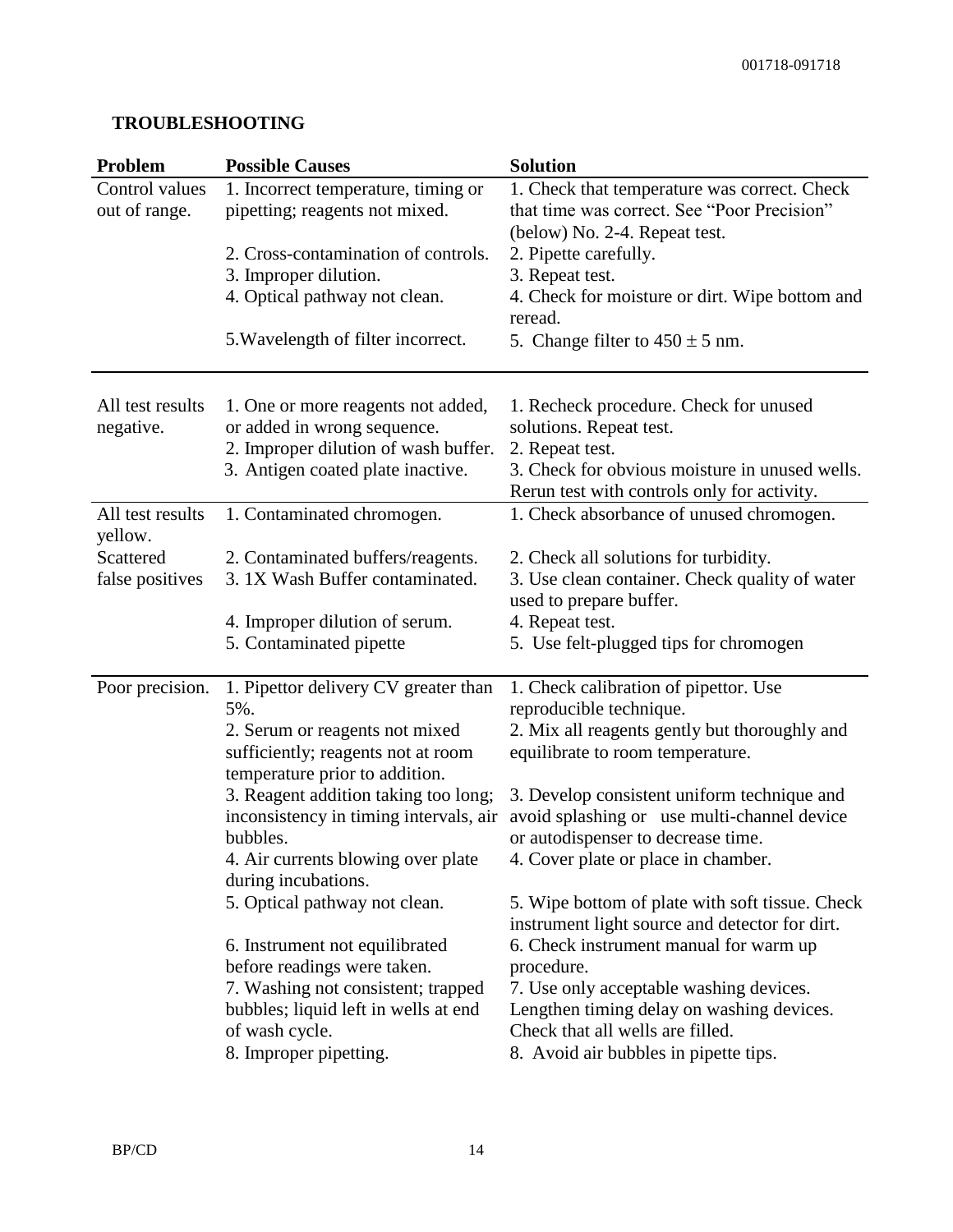#### **REFERENCES**

- 1. Gabriel SE. The epidemiology of rheumatoid arthritis. Rheum Dis Clin North AM 2001;27:269-281
- 2. Silman AJ, Pearson JE. Epidemiology and genetics of rheumatoid arthritis. Arthritis Res 2002;4(Suppl 3):S265-S272.
- 3. Kvien TK. Epidemiology of disability in rheumatoid arthritis. Rheumatology (Oxford) 2002;41:121-123.
- 4. Arnett FC, Edworthy SM, Bloch DA, McShane DJ, Fries JF, Cooper NS, et al. The American Rheumatism Association 1987 revised criteria for the classification of rheumatoid arthritis. Arthritis Rheum 1988;31:315-324.
- 5. Smolen JS. Autoantibodies in rheumatoid arthritis. In: van Venrooij WJ, Maini RN, editors. Manual of biological markers of disease. Dordrecht, the Netherlands: Kluwer Academic Publishers; 1996.
- 6. Lisse JR. Does rheumatoid factor always mean arthritis? Postgrad Med 1993;94:133- 134, 139.
- 7. van Boekel MA, Vossenaar ER, vanvdenvHoogen FH, van Venrooij WJ. Autoantibody systems in rheumatoid arthritis: specificity, sensitivity and diagnostic value. Arthritis Res 2002;4:87-93.
- 8. Nienhuis RLF, Mandema EA. A new serum factor in patients with rheumatoid arthritis. The antiperinuclear factor. Ann Rheum Dis 1964;23:302-305.
- 9. Young BJ, Mallya RK, Leslie RD, Clark CJ, Hamblin TJ. Anti-keritin antibodies in rheumatoid arthritis. BMJ 1979;2:97-99.
- 10. Hoet RM, Boerbooms AM, Arends M, Ruiter DJ, van Venrooij WJ. Antiperinuclear factor, a marker antoantibody for rheumatoid arthritis: colocalisation of the perinuclear factor and profilaggrin. Ann Rheum Dis 1991;50:611-618.
- 11. Sebbag M, Simon M, Vincent C, Masson BC, Girbal E, Durieux JJ, et al. The antiperinuclear factor and the so-called antikeratin antibodies are the same rheumatoid arthritis-specific autoantibodies. J Clin Invest 1995;95:2672-2679.
- 12. Girbal NE, Durieux JJ, Arnaud M, Dalbon P, Sebbag M, Vincent C, et al. The epitopes targeted by the rheumatoid arthritis-associated antifilaggrin autoantibodies are posttranslationally generated on various sites of (pro)filaggrin by deimination of arginine residues. J Immunol 1999;162:585-594.
- 13. Schellekens GA, de Jong BA, van den Hoogen FH, van de Putte LB, van Venrooij WJ. Citrulline is an essential constituent of antigenic determinants recognized by rheumatoid arthritis-specific autoantibodies. J Clin Invest 1998;101:273-281.
- 14. Schellekens GA, Visser H, de Jong BA, vanden Hoogen FH, Hazes JM, Breedveld FC, et al. The diagnostic properties of rheumatoid arthritis antibodies recognizing a cyclic citrullinated peptide. Arthritis Rheum 2000;43:155-163.
- 15. van Venrooij WJ, Hazes JM, Visser H. Anticitrullinated protein/peptide antibody and its role in the diagnosis and prognosis of early rheumatoid arthritis. Neth J Med 2002;60:383-8.
- 16. Avouac J, Gossec L, and Dougados M. Diagnostic and predictive value of anti-cyclic citrullinated protein antibodies in rheumatoid arthritis: A systematic literature review. Ann Rheum Dis 2006; 65(7):845-851.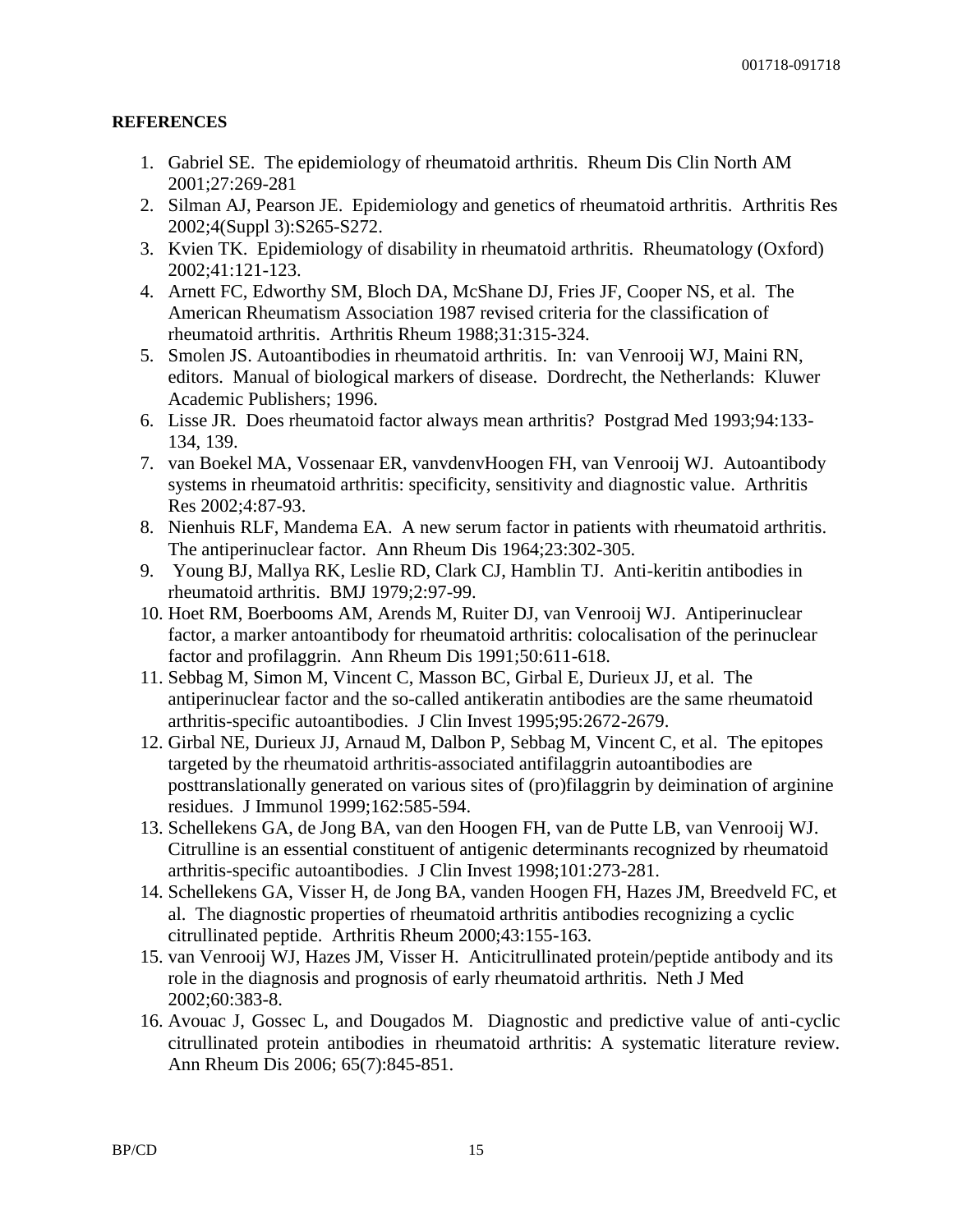- 17. Nishimura K, Sugiyama D, Kogata Y, Tsuji G, Nakazawa T, Kawano S, Saigo K, Morinobu A, Koshiba M, Kuntz KM, Kamae I, Kumagai S. Meta-analysis: diagnostic accuracy of anti-cyclic citrullinated peptide antibody and rheumatoid factor for rheumatoid arthritis. Ann Intern Med. 2007;146:797-808.
- 18. Aletaha D, Neogi T, Silman AJ, Funovits J, Felson DT, Bingham CO 3rd, Birnbaum NS, Burmester GR, Bykerk VP, Cohen MD, Combe B, Costenbader KH, Dougados M, Emery P, Ferraccioli G, Hazes JM, Hobbs K, Huizinga TW, Kavanaugh A, Kay J, Kvien TK, Laing T, Mease P, Ménard HA, Moreland LW, Naden RL, Pincus T, Smolen JS, Stanislawska-Biernat E, Symmons D, Tak PP, Upchurch KS, Vencovsky J, Wolfe F, Hawker G. 2010 rheumatoid arthritis classification criteria: an American College of Rheumatology/European League Against Rheumatism collaborative initiative. Ann Rheum Dis. 2010;69:1580-1588.
- 19. Garner RC. Testing of some benzidine analogues for microsomal activation to bacterial mutagens. Cancer Lett 1975, 1:39-42.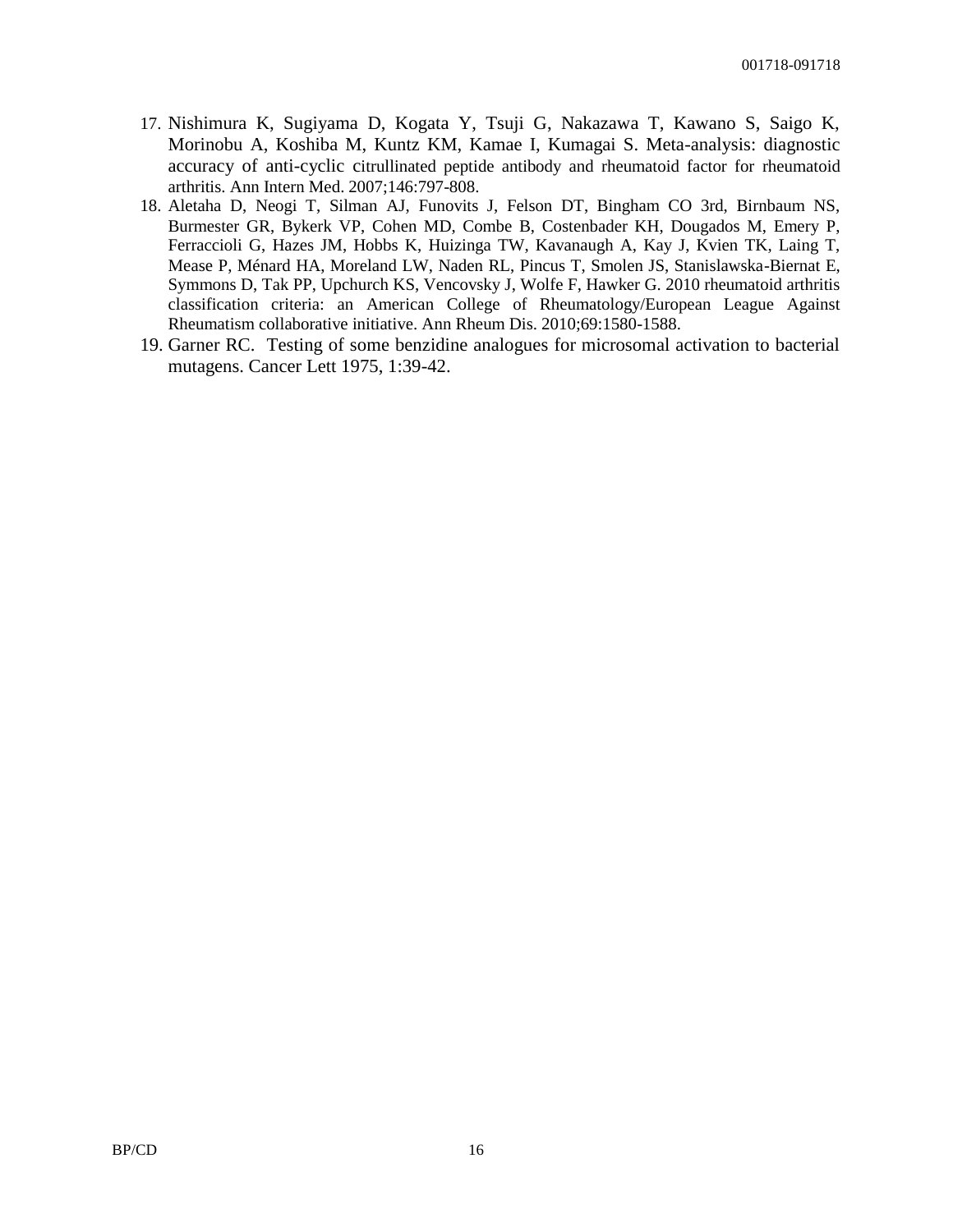

(GB)(USA)(CDN) Expiry date (D)(A)(B)(CH) Verfallsdatum (F)(B)(CH)(CDN) Date de péremption (I)(CH) Data di scadenza (E) Fecha de caducidad (P) Data de validade (NL) Uiterste gebruiksdatum (DK) Udløbsdato (S) Utgångsdatum



(GB)(USA)(CDN) Consult instructions for use (D)(A)(B)(CH) Bitte Gebrauchsanweisung einsehen (F)(B)(CH)(CDN) Consultez la notice d'utilisation (I)(CH) Consultare le istruzioni per l'uso (E) Consulte las instrucciones de utilización (P) Consulte as instruções de utilização (NL)

Raadpleeg de gebruikaanwijzing (DK) Se brugsanvisningen (S) Läs anvisningarna före användning

(GB)(USA)(CDN) In Vitro Diagnostic Medical Device (For In Vitro Diagnostic Use) **IVD** (D)(A)(B)(CH) Medizinisches In-vitro-Diagnostikum (zur In-vitro-Diagnostik) (F)(B)(CH)(CDN) Dispositif médical de diagnostic in vitro (Pour usage diagnostique in vitro) (I)(CH) Dispositivo medico per diagnostica in vitro (per uso diagnostico in vitro) (E) Dispositivo médico de diagnóstico in vitro (para uso diagnóstico in vitro) (P) Dispositivo médico para diagnóstico in vitro (Para utilização de diagnóstico "in vitro") (NL) Medisch hulpmiddel voor diagnostiek in vitro (Voor diagnostisch gebruik in vitro) (DK) Medicinsk udstyr til in vitro-diagnostik (Udelukkende til in vitro diagnostisk anvendelse) (S) Medicinteknisk produkt avsedd för in vitro-diagnostik (För in vitrodiagnostiskt bruk)

(GB)(USA)(CDN) Lot / Batch Number (D)(A)(B)(CH) Charge / Chargennummer **LOT** (F)(B)(CH)(CDN) Lot / Code du lot (I)(CH) Lotto / Numero lotto (E) Lote / Código de lote (P) Lote / Código do lote (NL) Lot-/Partijnummer (DK) Lot / Batchkode (S) lot / Satskod



(GB)(USA)(CDN) Manufactured by (D)(A)(B)(CH) Hergestellt von (F)(B)(CH)(CDN) Fabriqué par (I)(CH) Prodotto da (E) Fabricado por (P) Fabricado por (NL) Vervaardigd door (DK) Fabrikation af (S) Tillverkad av

(GB)(USA)(CDN) Catalogue Number (D)(A)(B)(CH) Bestell-Nummer (F)(B)(CH)(CDN) **REF** Numéro de référence (I)(CH) Numero di riferimento (E) Número de referencia (P) Número de referência (NL) Referentienummer (DK) Referencenummer (S) Katalognummer



(GB)(USA)(CDN) Store at between (D)(A)(B)(CH) Lagerung bei zwischen (F)(B)(CH)(CDN) Conserver à entre (I)(CH) Conservare a tra (E) Conservar a temp. entre (P) Armazene a entre (NL) Bewaar bij tussen (DK) Opbevares mellem (S) Förvaras vid



(GB)(USA)(CDN) Contains sufficient for x tests (D)(A)(B)(CH) Inhalt ausreichend für x Tests  $(F)(B)(CH)(CDN)$  Contient suffisant pour x tests  $(I)(CH)$  Contenuto sufficiente per x test  $(E)$ Contiene suficiente para x pruebas (P) Contém suficiente para x testes (NL) Bevat voldoende voor x bepalingen (DK) Indeholder tilstrækkeligt til x prøver (S) Innehàllet räcker till x analyser

(GB)(USA)(CDN) Caution, Consult accompanying documents. (D)(A)(B)(CH) Achtung. begleitdokumente beathten. (F)(B)(CH)(CDN) Attention, consulter les documents joints. (I)(CH) Attenzione, consultare la documentazione allegata. (E) Precaucion, consultar la documentacion adjunta. (P) Cuidado, consulte a documentação fornecida. (NL) Let op, raadpleeg bijgeleverde documenpen. (DK) Forsigtig, Læs ledsagende dokunenter. (S) Forsiktig, se vedlagt dokumentasjon.